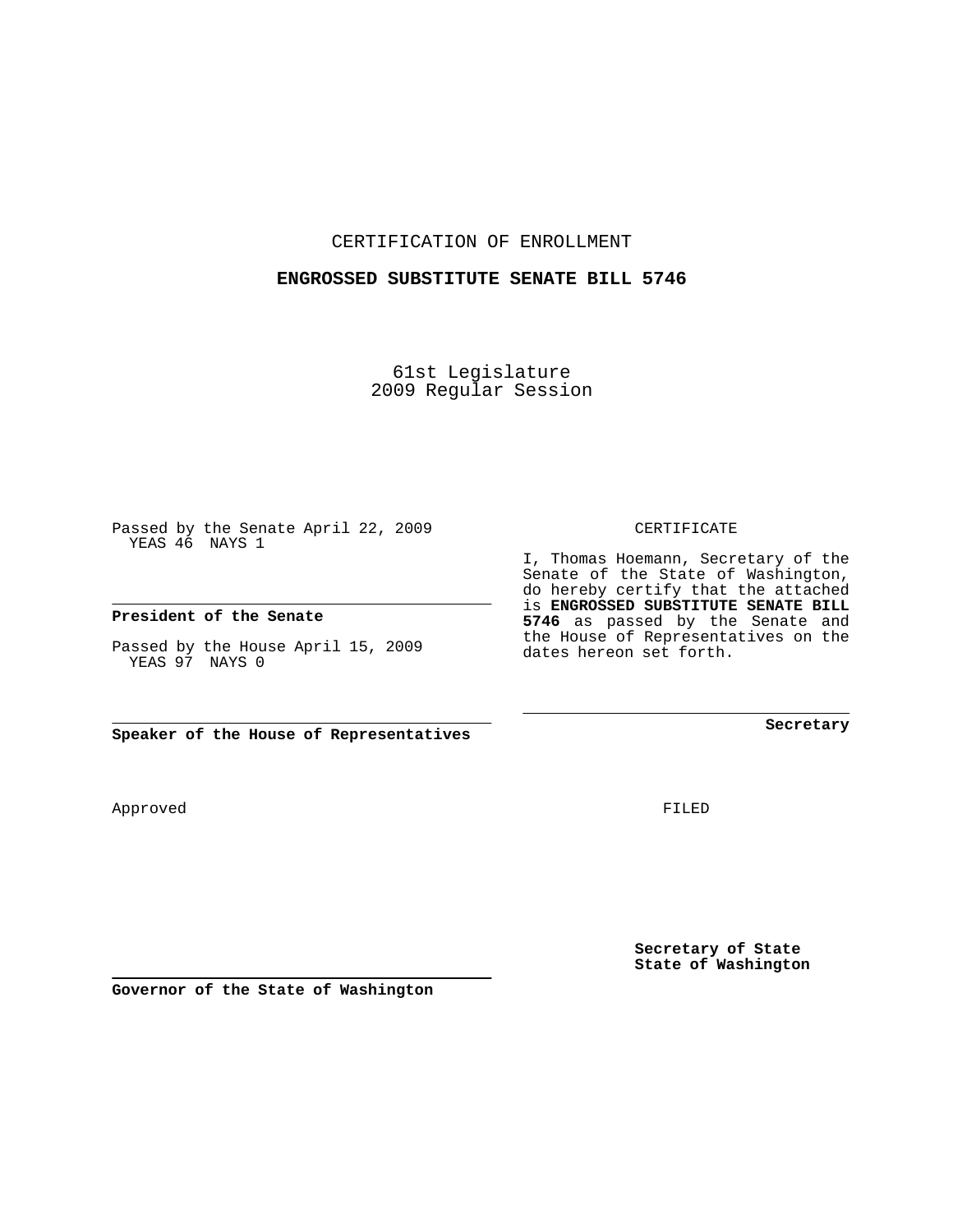## **ENGROSSED SUBSTITUTE SENATE BILL 5746** \_\_\_\_\_\_\_\_\_\_\_\_\_\_\_\_\_\_\_\_\_\_\_\_\_\_\_\_\_\_\_\_\_\_\_\_\_\_\_\_\_\_\_\_\_

\_\_\_\_\_\_\_\_\_\_\_\_\_\_\_\_\_\_\_\_\_\_\_\_\_\_\_\_\_\_\_\_\_\_\_\_\_\_\_\_\_\_\_\_\_

AS AMENDED BY THE HOUSE

Passed Legislature - 2009 Regular Session

## **State of Washington 61st Legislature 2009 Regular Session**

**By** Senate Human Services & Corrections (originally sponsored by Senator Hargrove)

READ FIRST TIME 02/25/09.

 1 AN ACT Relating to sentencing provisions for juveniles adjudicated 2 of certain crimes; amending RCW 13.40.020, 13.40.110, and 13.40.308; 3 reenacting and amending RCW 13.04.030; and prescribing penalties.

4 BE IT ENACTED BY THE LEGISLATURE OF THE STATE OF WASHINGTON:

 5 **Sec. 1.** RCW 13.04.030 and 2005 c 290 s 1 and 2005 c 238 s 1 are 6 each reenacted and amended to read as follows:

 7 (1) Except as provided in this section, the juvenile courts in this 8 state shall have exclusive original jurisdiction over all proceedings:

 9 (a) Under the interstate compact on placement of children as 10 provided in chapter 26.34 RCW;

11 (b) Relating to children alleged or found to be dependent as 12 provided in chapter 26.44 RCW and in RCW 13.34.030 through 13 ((<del>13.34.170</del>)) <u>13.34.161</u>;

14 (c) Relating to the termination of a parent and child relationship 15 as provided in RCW 13.34.180 through 13.34.210;

16 (d) To approve or disapprove out-of-home placement as provided in 17 RCW 13.32A.170;

18 (e) Relating to juveniles alleged or found to have committed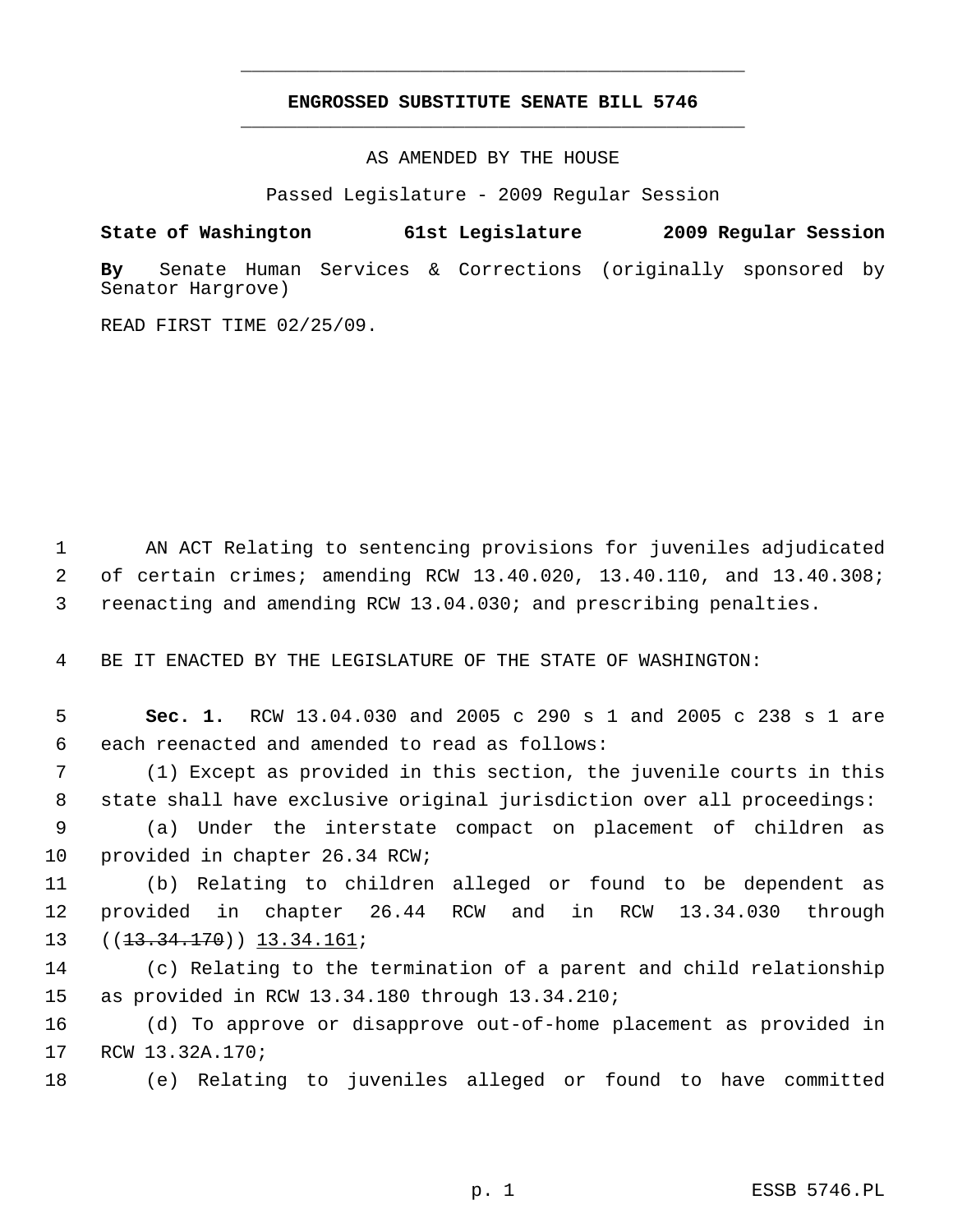1 offenses, traffic or civil infractions, or violations as provided in 2 RCW 13.40.020 through 13.40.230, unless:

 3 (i) The juvenile court transfers jurisdiction of a particular 4 juvenile to adult criminal court pursuant to RCW 13.40.110;

 5 (ii) The statute of limitations applicable to adult prosecution for 6 the offense, traffic or civil infraction, or violation has expired;

 7 (iii) The alleged offense or infraction is a traffic, fish, 8 boating, or game offense, or traffic or civil infraction committed by 9 a juvenile sixteen years of age or older and would, if committed by an 10 adult, be tried or heard in a court of limited jurisdiction, in which 11 instance the appropriate court of limited jurisdiction shall have 12 jurisdiction over the alleged offense or infraction, and no guardian ad 13 litem is required in any such proceeding due to the juvenile's age( $(+)$ 14 PROVIDED, That)). If such an alleged offense or infraction and an 15 alleged offense or infraction subject to juvenile court jurisdiction 16 arise out of the same event or incident, the juvenile court may have 17 jurisdiction of both matters((: PROVIDED FURTHER, That)). The 18 jurisdiction under this subsection does not constitute "transfer" or a 19 "decline" for purposes of RCW 13.40.110(1) or (e)(i) of this 20 subsection((: PROVIDED FURTHER, That)). Courts of limited 21 jurisdiction which confine juveniles for an alleged offense or 22 infraction may place juveniles in juvenile detention facilities under 23 an agreement with the officials responsible for the administration of 24 the juvenile detention facility in RCW 13.04.035 and 13.20.060;

25 (iv) The alleged offense is a traffic or civil infraction, a 26 violation of compulsory school attendance provisions under chapter 27 28A.225 RCW, or a misdemeanor, and a court of limited jurisdiction has 28 assumed concurrent jurisdiction over those offenses as provided in RCW 29 13.04.0301; or

30 (v) The juvenile is sixteen or seventeen years old on the date the 31 alleged offense is committed and the alleged offense is:

32 (A) A serious violent offense as defined in RCW 9.94A.030;

33 (B) A violent offense as defined in RCW 9.94A.030 and the juvenile 34 has a criminal history consisting of: (I) One or more prior serious 35 violent offenses; (II) two or more prior violent offenses; or (III) 36 three or more of any combination of the following offenses: Any class 37 A felony, any class B felony, vehicular assault, or manslaughter in the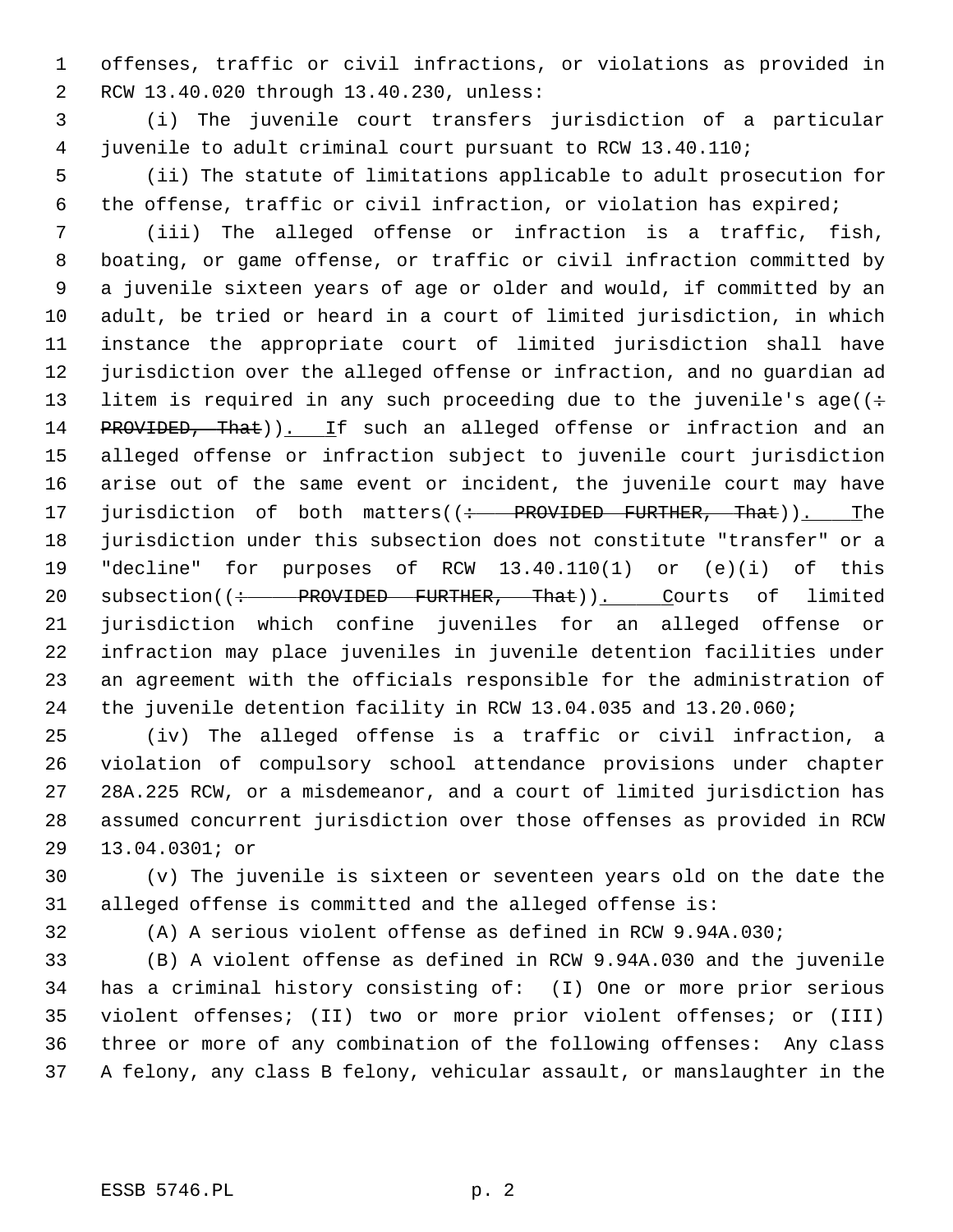1 second degree, all of which must have been committed after the 2 juvenile's thirteenth birthday and prosecuted separately;

 3 (C) Robbery in the first degree, rape of a child in the first 4 degree, or drive-by shooting, committed on or after July 1, 1997;

 5 (D) Burglary in the first degree committed on or after July 1, 6 1997, and the juvenile has a criminal history consisting of one or more 7 prior felony or misdemeanor offenses; or

 8 (E) Any violent offense as defined in RCW 9.94A.030 committed on or 9 after July 1, 1997, and the juvenile is alleged to have been armed with 10 a firearm.

11 (I) In such a case the adult criminal court shall have exclusive 12 original jurisdiction, except as provided in (e)(v)(E)(II) and (III) of 13 this subsection.

14 (II) The juvenile court shall have exclusive jurisdiction over the 15 disposition of any remaining charges in any case in which the juvenile 16 is found not guilty in the adult criminal court of the charge or 17 charges for which he or she was transferred, or is convicted in the 18 adult criminal court of a lesser included offense that is not also an 19 offense listed in  $(e)(v)$  of this subsection. The juvenile court shall 20 enter an order extending juvenile court jurisdiction if the juvenile 21 has turned eighteen years of age during the adult criminal court 22 proceedings pursuant to RCW 13.40.300. However, once the case is 23 returned to juvenile court, the court may hold a decline hearing 24 pursuant to RCW 13.40.110 to determine whether to retain the case in 25 juvenile court for the purpose of disposition or return the case to 26 adult criminal court for sentencing.

 (III) The prosecutor and respondent may agree to juvenile court jurisdiction and waive application of exclusive adult criminal 29 jurisdiction in  $(e)(v)(A)$  through  $(E)$  of this subsection and remove the proceeding back to juvenile court with the court's approval.

31 If the juvenile challenges the state's determination of the 32 juvenile's criminal history under  $(e)(v)$  of this subsection, the state 33 may establish the offender's criminal history by a preponderance of the 34 evidence. If the criminal history consists of adjudications entered 35 upon a plea of guilty, the state shall not bear a burden of 36 establishing the knowing and voluntariness of the plea;

37 (f) Under the interstate compact on juveniles as provided in 38 chapter 13.24 RCW;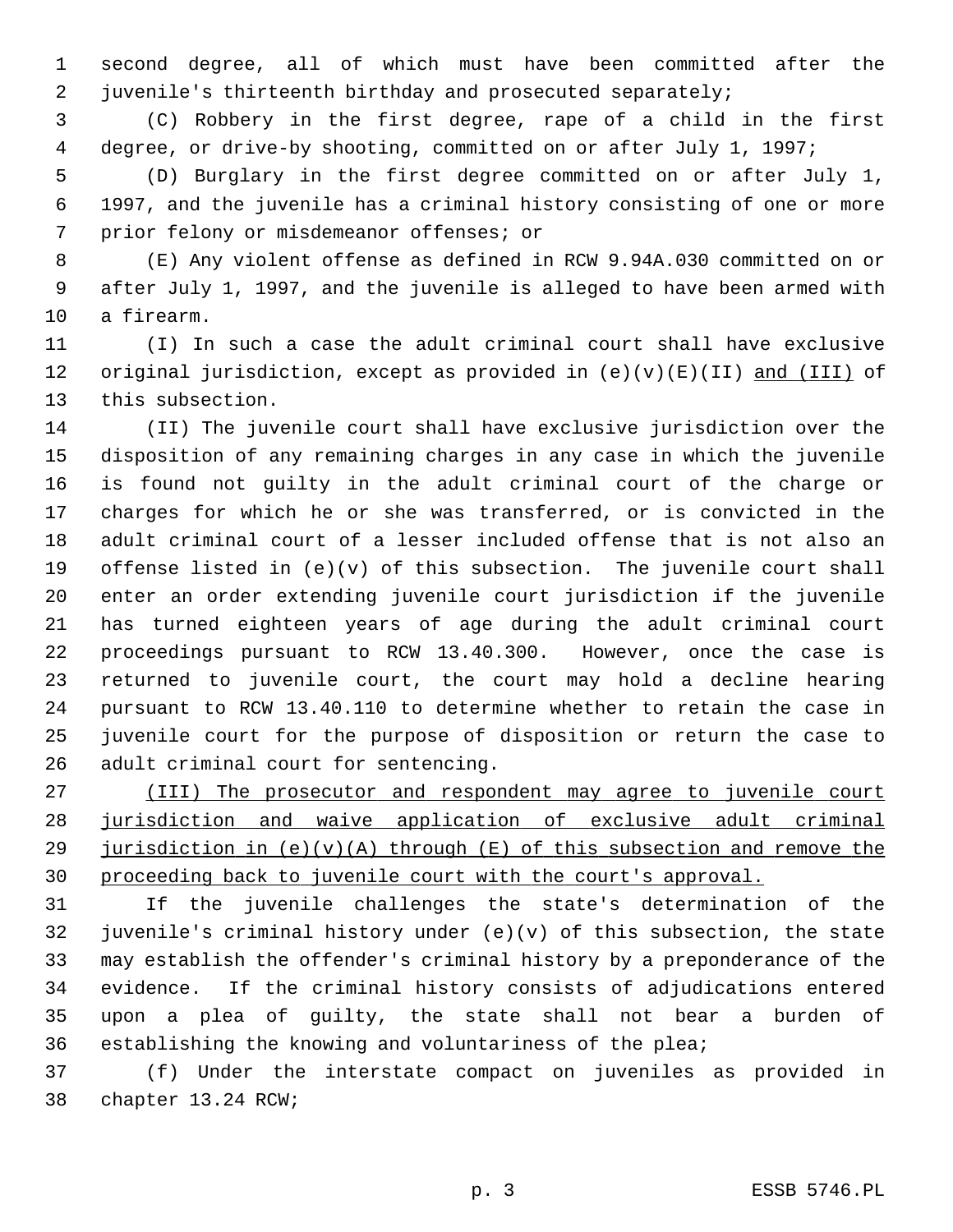1 (g) Relating to termination of a diversion agreement under RCW 2 13.40.080, including a proceeding in which the divertee has attained 3 eighteen years of age;

 4 (h) Relating to court validation of a voluntary consent to an out- 5 of-home placement under chapter 13.34 RCW, by the parent or Indian 6 custodian of an Indian child, except if the parent or Indian custodian 7 and child are residents of or domiciled within the boundaries of a 8 federally recognized Indian reservation over which the tribe exercises 9 exclusive jurisdiction;

10 (i) Relating to petitions to compel disclosure of information filed 11 by the department of social and health services pursuant to RCW 12 74.13.042; and

13 (j) Relating to judicial determinations and permanency planning 14 hearings involving developmentally disabled children who have been 15 placed in out-of-home care pursuant to a voluntary placement agreement 16 between the child's parent, guardian, or legal custodian and the 17 department of social and health services.

18 (2) The family court shall have concurrent original jurisdiction 19 with the juvenile court over all proceedings under this section if the 20 superior court judges of a county authorize concurrent jurisdiction as 21 provided in RCW 26.12.010.

22 (3) The juvenile court shall have concurrent original jurisdiction 23 with the family court over child custody proceedings under chapter 24 26.10 RCW as provided for in RCW 13.34.155.

25 (4) A juvenile subject to adult superior court jurisdiction under 26 subsection (1)(e)(i) through (v) of this section, who is detained 27 pending trial, may be detained in a detention facility as defined in 28 RCW 13.40.020 pending sentencing or a dismissal.

29 **Sec. 2.** RCW 13.40.020 and 2004 c 120 s 2 are each amended to read 30 as follows:

31 For the purposes of this chapter:

32 (1) "Community-based rehabilitation" means one or more of the 33 following: Employment; attendance of information classes; literacy 34 classes; counseling, outpatient substance abuse treatment programs, 35 outpatient mental health programs, anger management classes, education 36 or outpatient treatment programs to prevent animal cruelty, or other 37 services; or attendance at school or other educational programs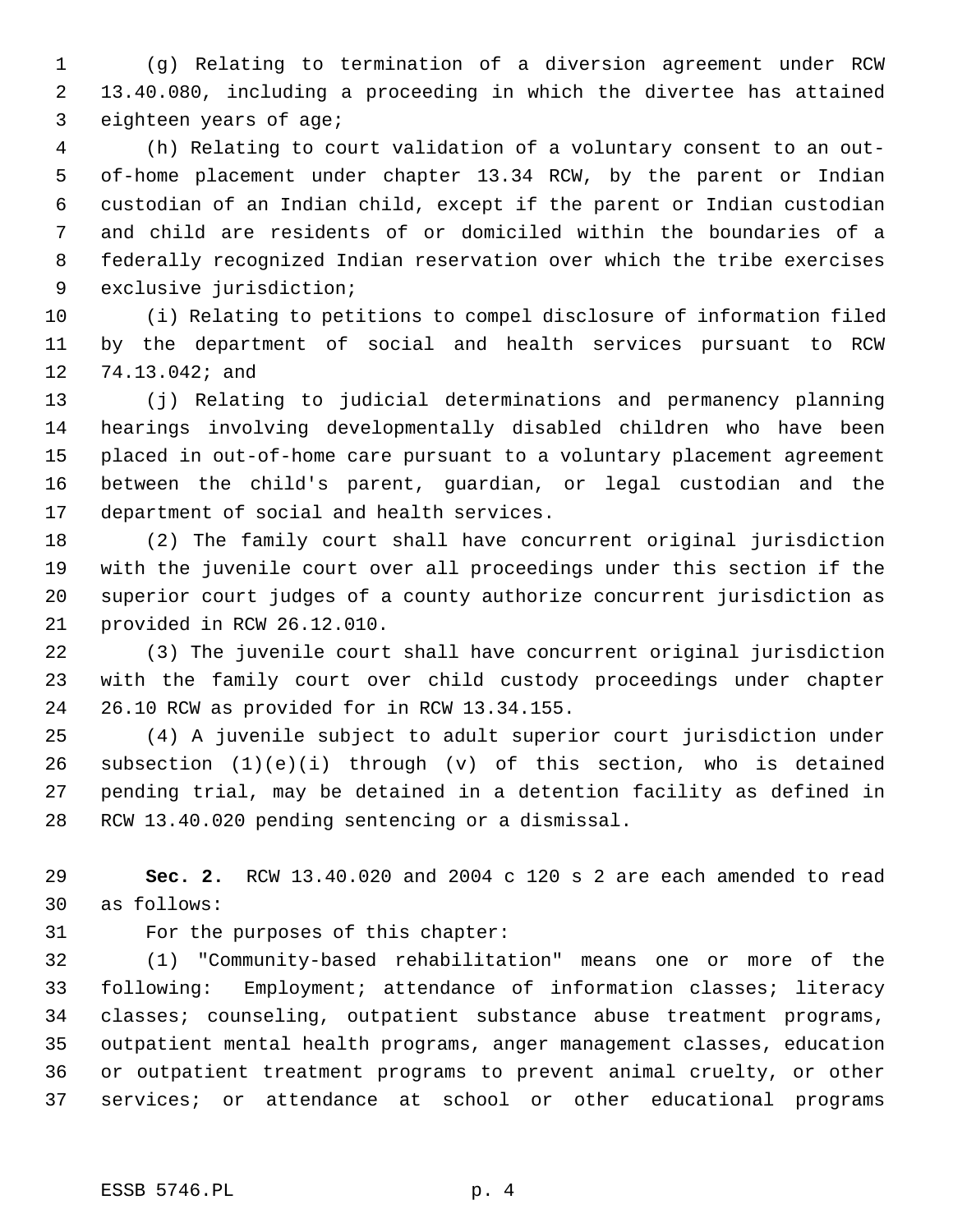1 appropriate for the juvenile as determined by the school district. 2 Placement in community-based rehabilitation programs is subject to 3 available funds;

 4 (2) Community-based sanctions may include one or more of the 5 following:

6 (a) A fine, not to exceed five hundred dollars;

 7 (b) Community restitution not to exceed one hundred fifty hours of 8 community restitution;

 9 (3) "Community restitution" means compulsory service, without 10 compensation, performed for the benefit of the community by the 11 offender as punishment for committing an offense. Community 12 restitution may be performed through public or private organizations or 13 through work crews;

14 (4) "Community supervision" means an order of disposition by the 15 court of an adjudicated youth not committed to the department or an 16 order granting a deferred disposition. A community supervision order 17 for a single offense may be for a period of up to two years for a sex 18 offense as defined by RCW 9.94A.030 and up to one year for other 19 offenses. As a mandatory condition of any term of community 20 supervision, the court shall order the juvenile to refrain from 21 committing new offenses. As a mandatory condition of community 22 supervision, the court shall order the juvenile to comply with the 23 mandatory school attendance provisions of chapter 28A.225 RCW and to 24 inform the school of the existence of this requirement. Community 25 supervision is an individualized program comprised of one or more of 26 the following:

- 27 (a) Community-based sanctions;
- 28 (b) Community-based rehabilitation;
- 29 (c) Monitoring and reporting requirements;
- 30 (d) Posting of a probation bond;

31 (5) "Confinement" means physical custody by the department of 32 social and health services in a facility operated by or pursuant to a 33 contract with the state, or physical custody in a detention facility 34 operated by or pursuant to a contract with any county. The county may 35 operate or contract with vendors to operate county detention 36 facilities. The department may operate or contract to operate 37 detention facilities for juveniles committed to the department.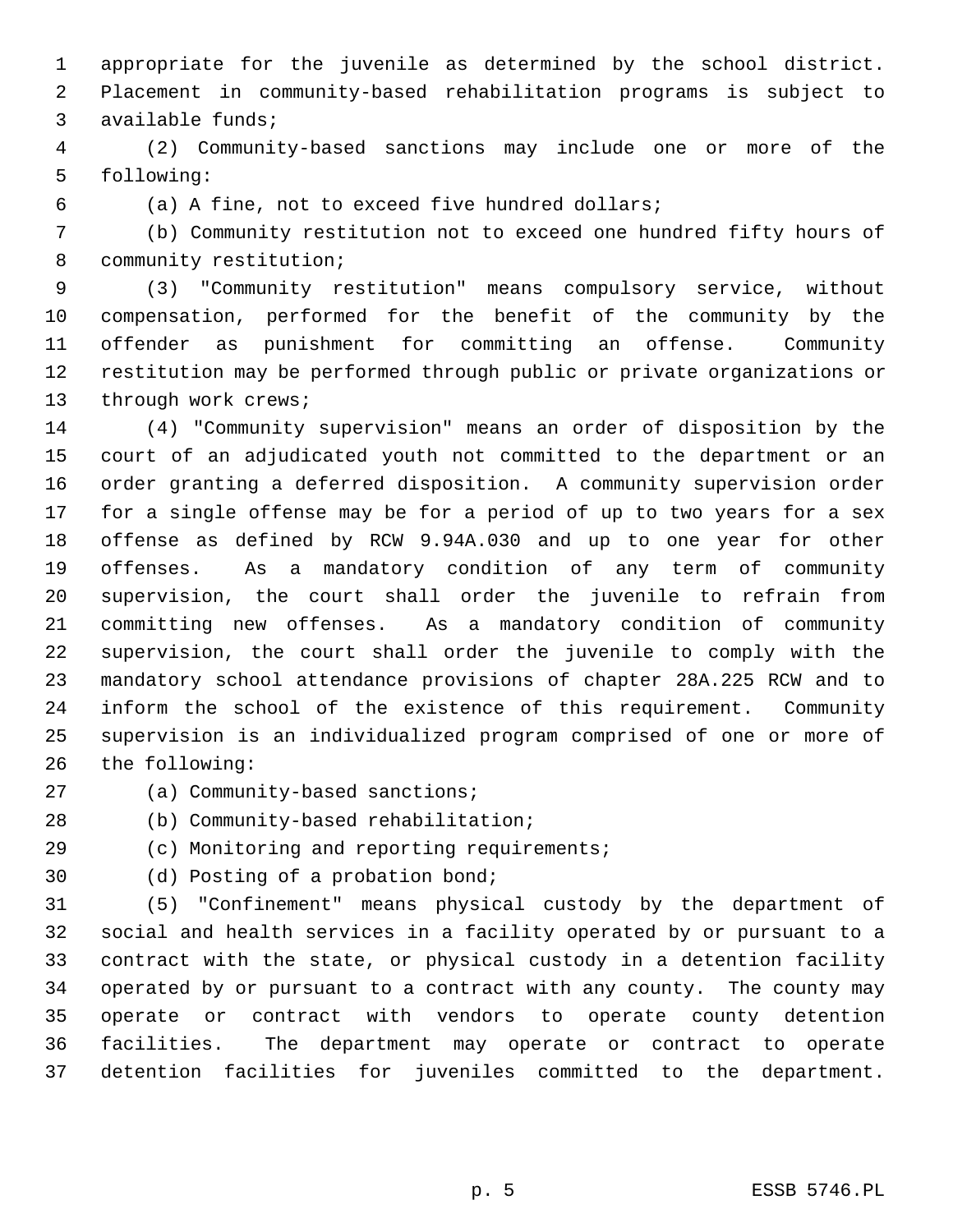1 Pretrial confinement or confinement of less than thirty-one days 2 imposed as part of a disposition or modification order may be served 3 consecutively or intermittently, in the discretion of the court;

 4 (6) "Court," when used without further qualification, means the 5 juvenile court judge(s) or commissioner(s);

 6 (7) "Criminal history" includes all criminal complaints against the 7 respondent for which, prior to the commission of a current offense:

 8 (a) The allegations were found correct by a court. If a respondent 9 is convicted of two or more charges arising out of the same course of 10 conduct, only the highest charge from among these shall count as an 11 offense for the purposes of this chapter; or

12 (b) The criminal complaint was diverted by a prosecutor pursuant to 13 the provisions of this chapter on agreement of the respondent and after 14 an advisement to the respondent that the criminal complaint would be 15 considered as part of the respondent's criminal history. A 16 successfully completed deferred adjudication that was entered before 17 July 1, 1998, or a deferred disposition shall not be considered part of 18 the respondent's criminal history;

19 (8) "Department" means the department of social and health 20 services;

21 (9) "Detention facility" means a county facility, paid for by the 22 county, for the physical confinement of a juvenile alleged to have 23 committed an offense or an adjudicated offender subject to a 24 disposition or modification order. "Detention facility" includes 25 county group homes, inpatient substance abuse programs, juvenile basic 26 training camps, and electronic monitoring;

27 (10) "Diversion unit" means any probation counselor who enters into 28 a diversion agreement with an alleged youthful offender, or any other 29 person, community accountability board, youth court under the 30 supervision of the juvenile court, or other entity except a law 31 enforcement official or entity, with whom the juvenile court 32 administrator has contracted to arrange and supervise such agreements 33 pursuant to RCW 13.40.080, or any person, community accountability 34 board, or other entity specially funded by the legislature to arrange 35 and supervise diversion agreements in accordance with the requirements 36 of this chapter. For purposes of this subsection, "community 37 accountability board" means a board comprised of members of the local 38 community in which the juvenile offender resides. The superior court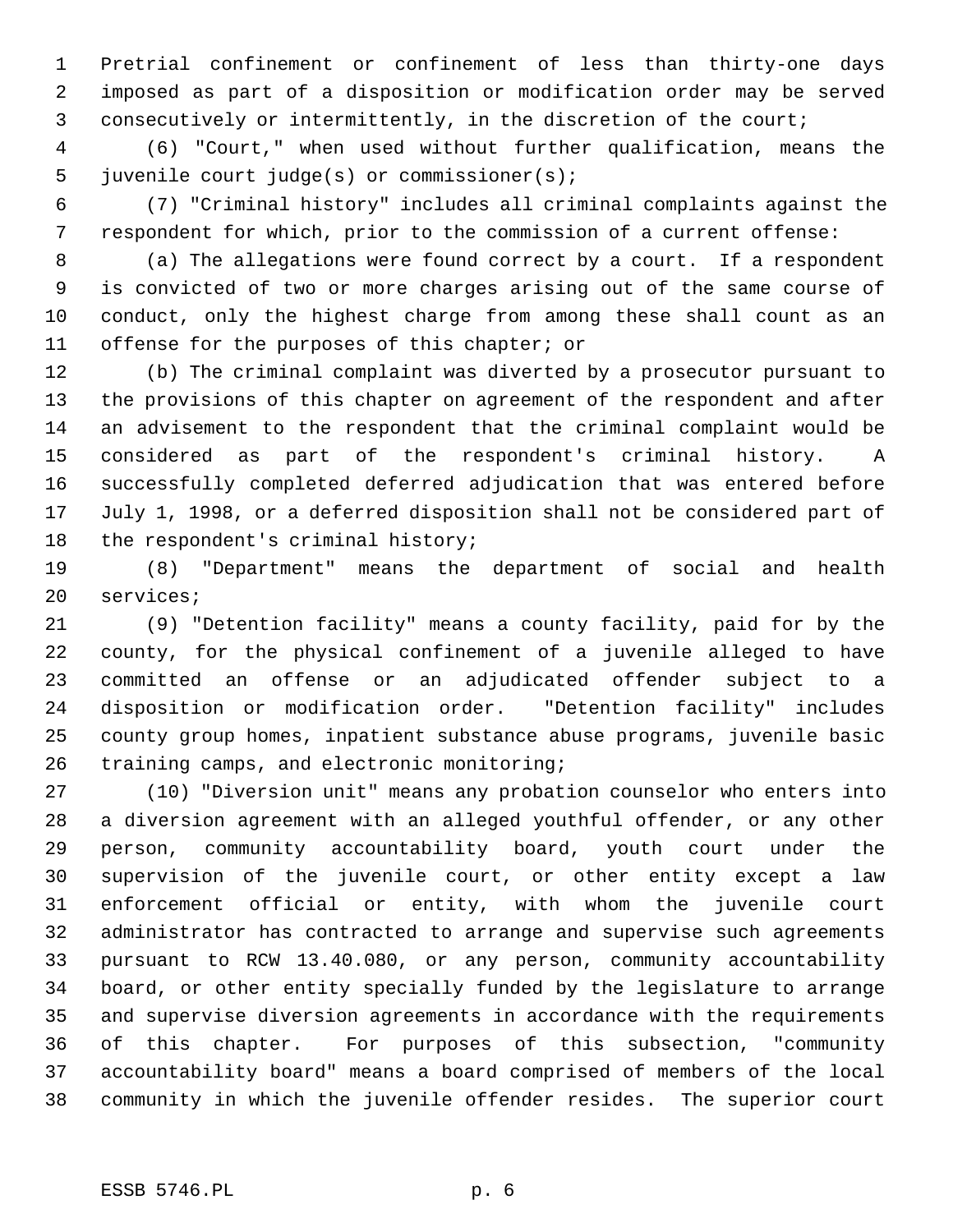1 shall appoint the members. The boards shall consist of at least three 2 and not more than seven members. If possible, the board should include 3 a variety of representatives from the community, such as a law 4 enforcement officer, teacher or school administrator, high school 5 student, parent, and business owner, and should represent the cultural 6 diversity of the local community;

 7 (11) "Foster care" means temporary physical care in a foster family 8 home or group care facility as defined in RCW 74.15.020 and licensed by 9 the department, or other legally authorized care;

10 (12) "Institution" means a juvenile facility established pursuant 11 to chapters 72.05 and 72.16 through 72.20 RCW;

12 (13) "Intensive supervision program" means a parole program that 13 requires intensive supervision and monitoring, offers an array of 14 individualized treatment and transitional services, and emphasizes 15 community involvement and support in order to reduce the likelihood a 16 juvenile offender will commit further offenses;

17 (14) "Juvenile," "youth," and "child" mean any individual who is 18 under the chronological age of eighteen years and who has not been 19 previously transferred to adult court pursuant to RCW 13.40.110, unless 20 the individual was convicted of a lesser charge or acquitted of the 21 charge for which he or she was previously transferred pursuant to RCW 22 13.40.110 or who is not otherwise under adult court jurisdiction;

23 (15) "Juvenile offender" means any juvenile who has been found by 24 the juvenile court to have committed an offense, including a person 25 eighteen years of age or older over whom jurisdiction has been extended 26 under RCW 13.40.300;

27 (16) "Local sanctions" means one or more of the following: (a) 0- 28 30 days of confinement; (b) 0-12 months of community supervision; (c) 29 0-150 hours of community restitution; or (d) \$0-\$500 fine;

30 (17) "Manifest injustice" means a disposition that would either 31 impose an excessive penalty on the juvenile or would impose a serious, 32 and clear danger to society in light of the purposes of this chapter;

33 (18) "Monitoring and reporting requirements" means one or more of 34 the following: Curfews; requirements to remain at home, school, work, 35 or court-ordered treatment programs during specified hours; 36 restrictions from leaving or entering specified geographical areas; 37 requirements to report to the probation officer as directed and to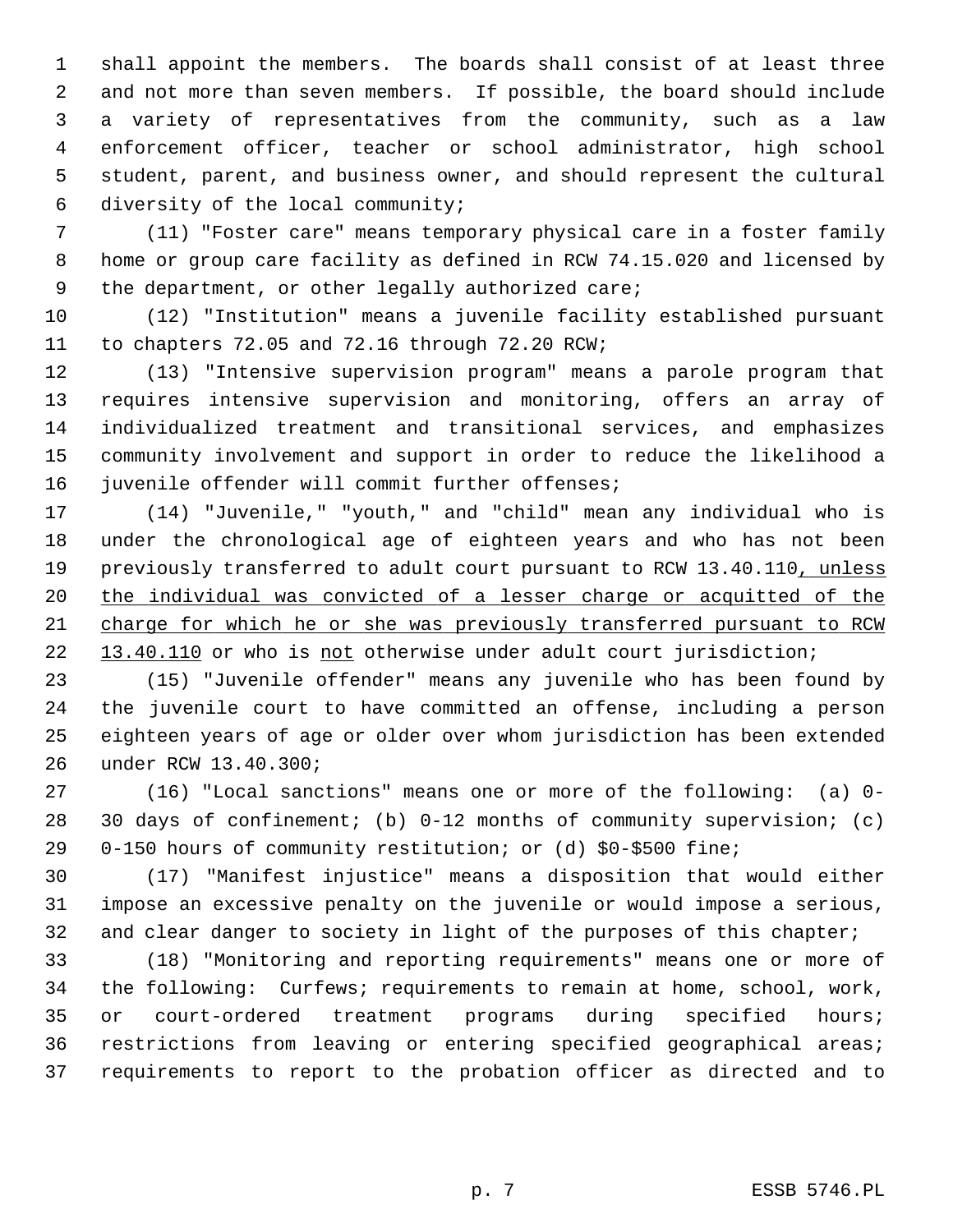1 remain under the probation officer's supervision; and other conditions 2 or limitations as the court may require which may not include 3 confinement;

 4 (19) "Offense" means an act designated a violation or a crime if 5 committed by an adult under the law of this state, under any ordinance 6 of any city or county of this state, under any federal law, or under 7 the law of another state if the act occurred in that state;

 8 (20) "Probation bond" means a bond, posted with sufficient security 9 by a surety justified and approved by the court, to secure the 10 offender's appearance at required court proceedings and compliance with 11 court-ordered community supervision or conditions of release ordered 12 pursuant to RCW 13.40.040 or 13.40.050. It also means a deposit of 13 cash or posting of other collateral in lieu of a bond if approved by 14 the court;

15 (21) "Respondent" means a juvenile who is alleged or proven to have 16 committed an offense;

17 (22) "Restitution" means financial reimbursement by the offender to 18 the victim, and shall be limited to easily ascertainable damages for 19 injury to or loss of property, actual expenses incurred for medical 20 treatment for physical injury to persons, lost wages resulting from 21 physical injury, and costs of the victim's counseling reasonably 22 related to the offense. Restitution shall not include reimbursement 23 for damages for mental anguish, pain and suffering, or other intangible 24 losses. Nothing in this chapter shall limit or replace civil remedies 25 or defenses available to the victim or offender;

26 (23) "Secretary" means the secretary of the department of social 27 and health services. "Assistant secretary" means the assistant 28 secretary for juvenile rehabilitation for the department;

29 (24) "Services" means services which provide alternatives to 30 incarceration for those juveniles who have pleaded or been adjudicated 31 guilty of an offense or have signed a diversion agreement pursuant to 32 this chapter;

33 (25) "Sex offense" means an offense defined as a sex offense in RCW 34 9.94A.030;

35 (26) "Sexual motivation" means that one of the purposes for which 36 the respondent committed the offense was for the purpose of his or her 37 sexual gratification;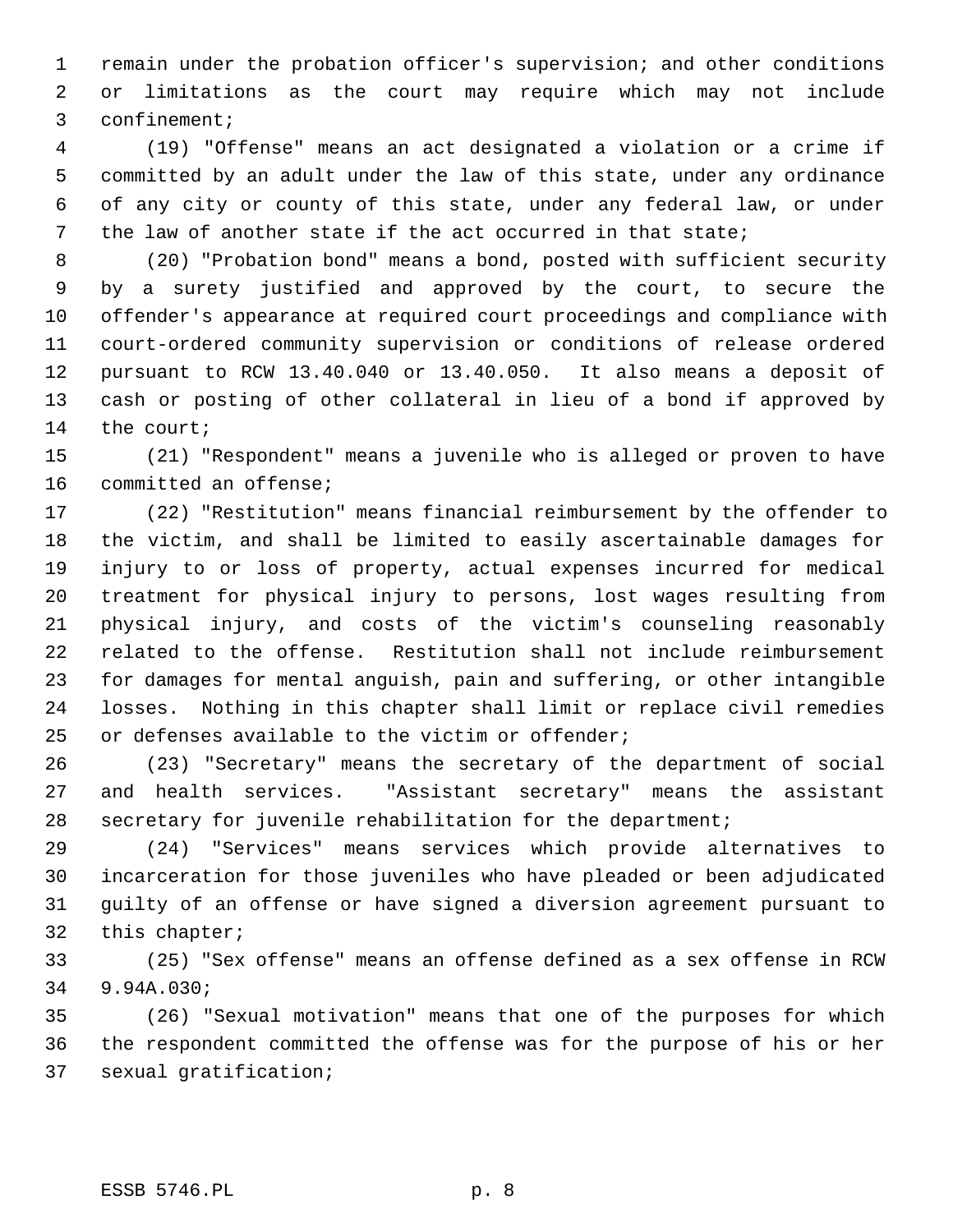1 (27) "Surety" means an entity licensed under state insurance laws 2 or by the state department of licensing, to write corporate, property, 3 or probation bonds within the state, and justified and approved by the 4 superior court of the county having jurisdiction of the case;

 5 (28) "Violation" means an act or omission, which if committed by an 6 adult, must be proven beyond a reasonable doubt, and is punishable by 7 sanctions which do not include incarceration;

 8 (29) "Violent offense" means a violent offense as defined in RCW 9 9.94A.030;

10 (30) "Youth court" means a diversion unit under the supervision of 11 the juvenile court.

12 **Sec. 3.** RCW 13.40.110 and 1997 c 338 s 20 are each amended to read 13 as follows:

14 (1) Discretionary decline hearing - The prosecutor, respondent, or 15 the court on its own motion may, before a hearing on the information on 16 its merits, file a motion requesting the court to transfer the 17 respondent for adult criminal prosecution and the matter shall be set 18 for a hearing on the question of declining jurisdiction.

19 (2) Mandatory decline hearing - Unless waived by the court, the 20 parties, and their counsel, a decline hearing shall be held when:

21 (a) The respondent is  $((f\text{-}f\text{-}f\text{-}f\text{-}f))$  sixteen $((f\text{-}f))$  or seventeen years 22 of age and the information alleges a class A felony or an attempt, 23 solicitation, or conspiracy to commit a class A felony;

24 (b) The respondent is seventeen years of age and the information 25 alleges assault in the second degree, extortion in the first degree, 26 indecent liberties, child molestation in the second degree, kidnapping 27 in the second degree, or robbery in the second degree; or

28 (c) The information alleges an escape by the respondent and the 29 respondent is serving a minimum juvenile sentence to age twenty-one.

30  $((+2)^{n})$  (3) The court after a decline hearing may order the case 31 transferred for adult criminal prosecution upon a finding that the 32 declination would be in the best interest of the juvenile or the 33 public. The court shall consider the relevant reports, facts, 34 opinions, and arguments presented by the parties and their counsel.

35  $((+3))$   $(4)$  When the respondent is transferred for criminal 36 prosecution or retained for prosecution in juvenile court, the court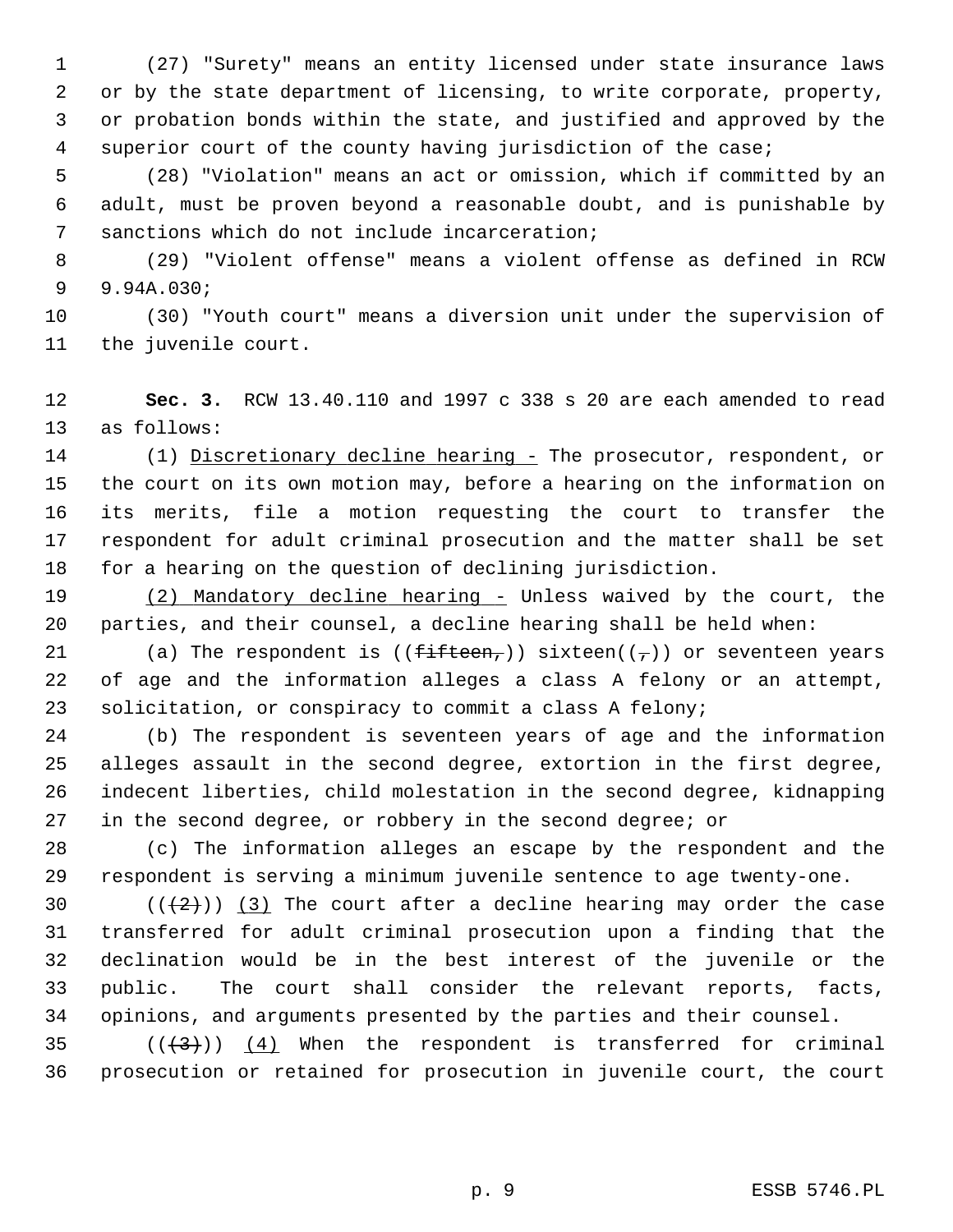1 shall set forth in writing its finding which shall be supported by 2 relevant facts and opinions produced at the hearing.

 3 **Sec. 4.** RCW 13.40.308 and 2007 c 199 s 15 are each amended to read 4 as follows:

 5 (1) If a respondent is adjudicated of taking a motor vehicle 6 without permission in the first degree as defined in RCW 9A.56.070, the 7 court shall impose the following minimum sentence, in addition to any 8 restitution the court may order payable to the victim:

 9 (a) Juveniles with a prior criminal history score of zero to one-10 half points shall be sentenced to a standard range sentence that 11 includes no less than ((five days of home detention)) three months of 12 community supervision, forty-five hours of community restitution, 13 ((and)) a two hundred dollar fine, and a requirement that the juvenile 14 remain at home such that the juvenile is confined to a private 15 residence for no less than five days. The juvenile may be subject to 16 electronic monitoring where available. If the juvenile is enrolled in 17 school, the confinement shall be served on nonschool days;

18 (b) Juveniles with a prior criminal history score of three-quarters 19 to one and one-half points shall be sentenced to  $(\{\texttt{a}\})$  a standard 20 range sentence that includes six months of community supervision, no 21 less than ten days of detention, ninety hours of community restitution, 22 and a four hundred dollar fine; and

23 (c) Juveniles with a prior criminal history score of two or more 24 points shall be sentenced to no less than fifteen to thirty-six weeks 25 ((of confinement, seven days of home detention)) commitment to the 26 juvenile rehabilitation administration, four months of parole 27 supervision, ninety hours of community restitution, and a four hundred 28 dollar fine.

29 (2) If a respondent is adjudicated of theft of a motor vehicle as 30 defined under RCW 9A.56.065, or possession of a stolen vehicle as 31 defined under RCW 9A.56.068, the court shall impose the following 32 minimum sentence, in addition to any restitution the court may order 33 payable to the victim:

34 (a) Juveniles with a prior criminal history score of zero to one-35 half points shall be sentenced to a standard range sentence that 36 includes (( $either:$   $(i)$  No less than five days of home detention and)) 37 no less than three months of community supervision, forty-five hours of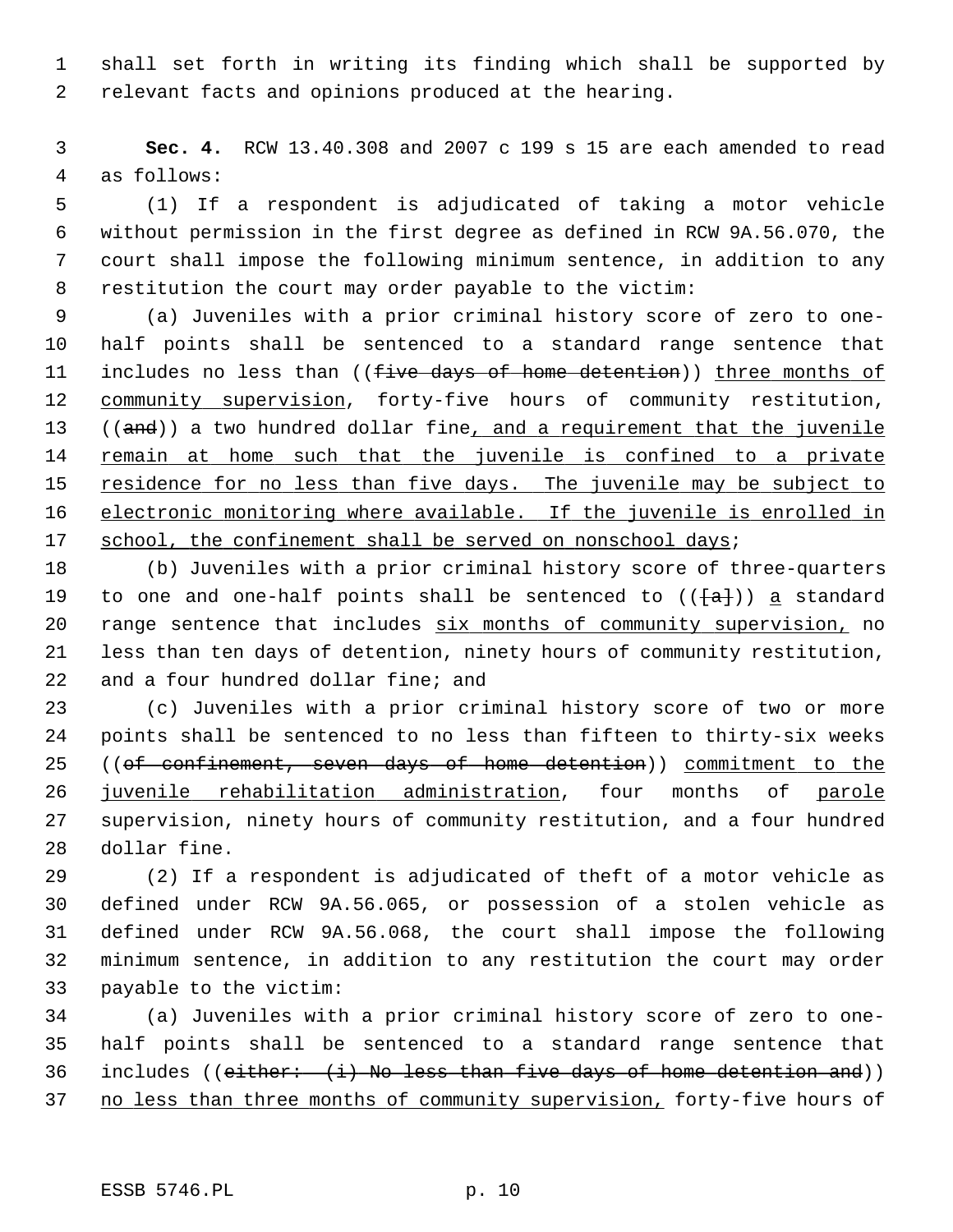1 community restitution( $(i - or (ii)$  no home detention and ninety hours of 2 community restitution)), a two hundred dollar fine, and either ninety hours of community restitution or a requirement that the juvenile remain at home such that the juvenile is confined in a private residence for no less than five days. The juvenile may be subject to electronic monitoring where available;

 7 (b) Juveniles with a prior criminal history score of three-quarters 8 to one and one-half points shall be sentenced to  $(\overline{\{a\}})$  a standard 9 range sentence that includes no less than six months of community 10 supervision, no less than ten days of detention, ninety hours of 11 community restitution, and a four hundred dollar fine; and

12 (c) Juveniles with a prior criminal history score of two or more 13 points shall be sentenced to no less than fifteen to thirty-six weeks 14 ((of confinement, seven days of home detention)) commitment to the 15 juvenile rehabilitation administration, four months of parole 16 supervision, ninety hours of community restitution, and a four hundred 17 dollar fine.

18 (3) If a respondent is adjudicated of taking a motor vehicle 19 without permission in the second degree as defined in RCW 9A.56.075, 20 the court shall impose a standard range as follows:

21 (a) Juveniles with a prior criminal history score of zero to one-22 half points shall be sentenced to a standard range sentence that 23 includes (( $either: (-i)$  No less than one day of home detention, one)) 24 three months of community supervision, ((and)) fifteen hours of 25 community restitution( $\left(i - or + i\right)i$  no home detention, one month of 26 supervision, and thirty hours of community restitution)), and a 27 requirement that the juvenile remain at home such that the juvenile is 28 confined in a private residence for no less than one day. If the 29 juvenile is enrolled in school, the confinement shall be served on 30 nonschool days. The juvenile may be subject to electronic monitoring 31 where available;

32 (b) Juveniles with a prior criminal history score of three-quarters 33 to one and one-half points shall be sentenced to a standard range 34 sentence that includes no less than one day of detention, (( $t$ wo days of 35 home detention, two)) three months of community supervision, thirty 36 hours of community restitution, ((and)) a one hundred fifty dollar 37 fine, and a requirement that the juvenile remain at home such that the 38 juvenile is confined in a private residence for no less than two days.